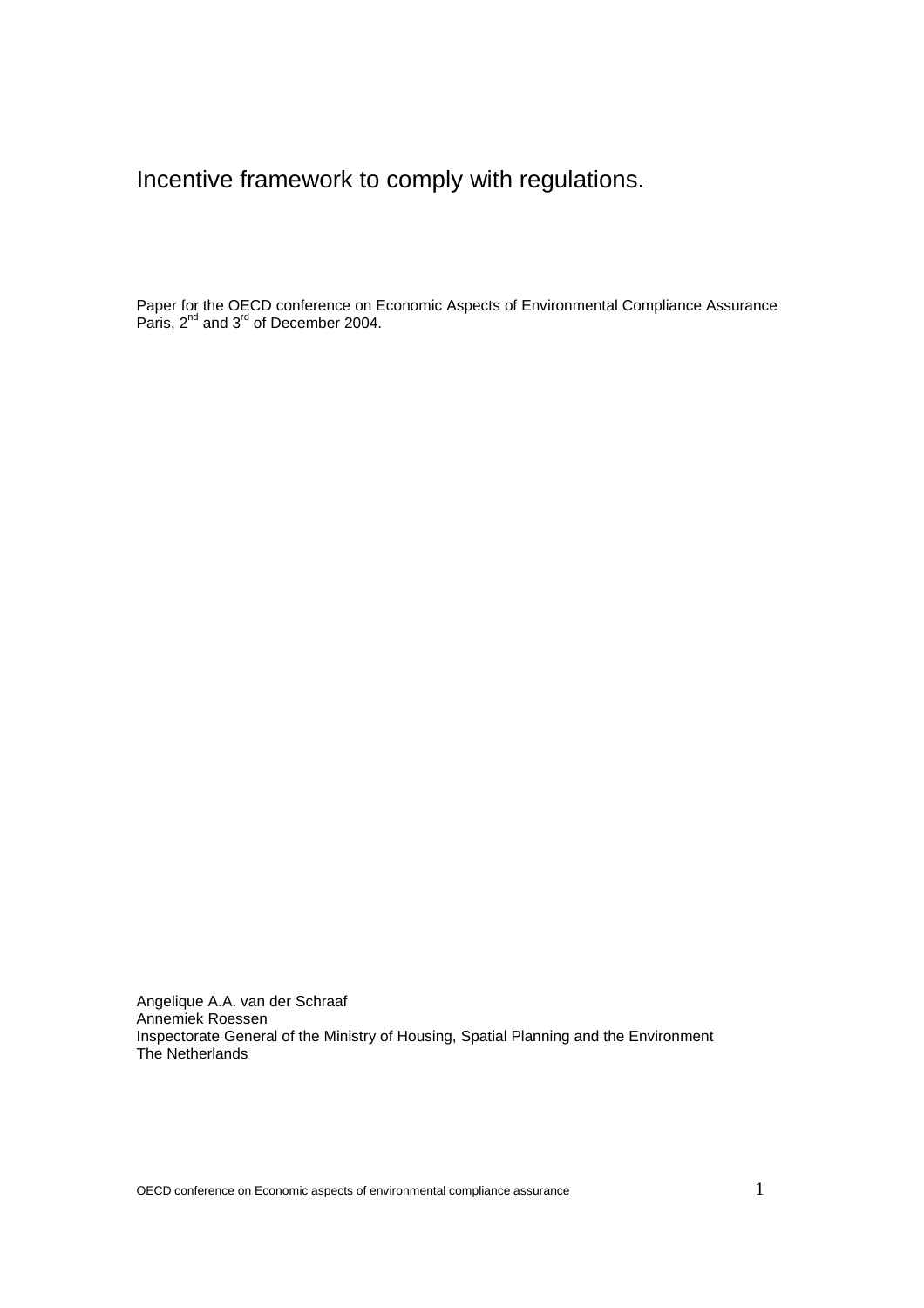### **1. Summary**

In this paper we will illustrate the Dutch Compliance Strategy developed by the Ministry of *Housing, Spatial Planning and the Environment. In this strategy compliance is seen as the behaviour of a regulatee. This compliance behaviour is the central point in all the action the department takes to reach the policy goals: contribution to a safe, healthy and sustainable environment.* 

*A regulatee has certain reasons to respond positive or negative on regulation. The responses are summarised in the so-called Table of eleven, a broadly accepted and used list of reasons for noncompliance In the Netherlands. Therefore: Knowledge of compliance behaviour is essential for the ministry to do the right things, to do the things right and be accountable. Some examples are given of experiences with the compliance strategy.* 

# **2. Introduction**

The ministry of Housing, Spatial Planning and the Environment has developed a Compliance Strategy in 2002. In 2003 this strategy was approved by the whole department (policy makers and Inspectorate) and since this moment the strategy was fully implemented. So we have now some two years of experience with the implementation of the Compliance Strategy!

### **3. Compliance as a central factor in the Dutch Compliance Strategy**

Compliance in the Dutch Compliance Strategy is seen as the behaviour a regulatee shows to respond to regulatory requirements. So the key word is *behaviour.* The ministry makes the behaviour (and the manipulation of the behaviour) of the regulatee the focus point in her compliance strategy. Knowledge of compliance behaviour is essential for the ministry to do the right things, to do the things right and thereby to reach the objective of the ministry: contribution to a safe, healthy and sustainable environment.

### **4. The Compliance Strategy in short**

The strategy can be seen as a way to make compliance transparent and to use newly developed indicators for several purposes: priority setting (doing the right things), effective enforcement (doing the things right) and accountability.

One of the first activities employed within the Compliance Strategy was the identification of all the sets of environmental legislation confined to firms, citizens and other governmental actors (provinces, municipalities). In the Netherlands there are about 450 sets of legislation the Inspectorate has to observe. Some 70% of these regulations concern environmental regulations. The next step: per set of environmental legislation all the regulatees were identified. On this regulatee-level the present state of risks and compliance behaviour were identified and classified in risk and compliance indicators. The heights of the risk and compliance indicators were all estimated and are based on expert knowledge (inspectorate and policy makers). The compliance indicator is a measure for non-compliance. The compliance indicators will be used to calculate the compliance efforts the ministry (and therefore also the Inspectorate) has to make on a yearly base.

Risk indicators are developed on the same way: in several expert workshops risks were estimated per piece of environmental legislation per regulatee on the effects on: public health, safety, sustainability and social factors in case the Inspectorate should not enforce compliance.

When risks and the non-compliance rates are known, the ministry can prioritise the tasks with the help of a 2 x 2 matrix: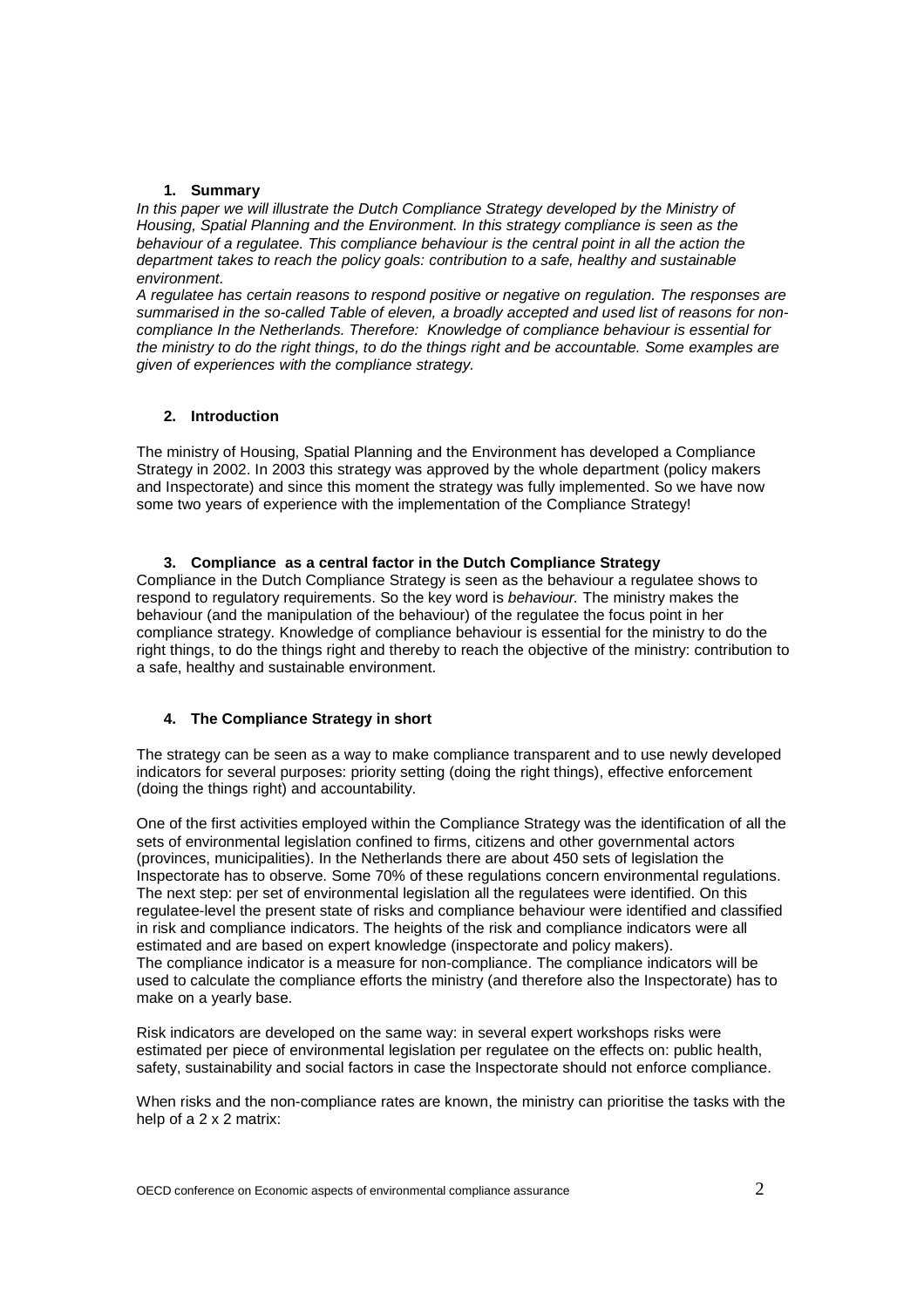

So this helps the department to pick the right things and be accountable for the choices she makes.

Finally the reasons for non-compliance were identified per set of regulation and per regulatee.

#### **5. Compliance behaviour**

A regulatee has certain reasons to respond positive or negative on regulation. The responses to regulation are summarised in the so-called *Table of eleven*, a broadly accepted and used list of reasons for non-compliance In the Netherlands.

The base of this table is formed by a combination of social, psychological en criminal theories found in literature on compliance behaviour and on practical experience within the field of the maintenance of law and order. The dimensions of the table of eleven can be seen as behavioural scientific parameters, which can influence the compliance behaviour.



Economic factors are part of this table of eleven. One factor which is often called as an important influencing factor is the cost / benefit factor (T 2). Firms complain that it is sometimes very costly to comply. The ministry takes these complaints seriously: we have developed a programme to reduce the administrative costs. This is a programme within the policymaking part of the ministry. Another economic factor is: the severity of the sanctions (T 11The financial sanction is mostly not so high that firms alter their compliance behaviour. Often it is more beneficial to violate instead of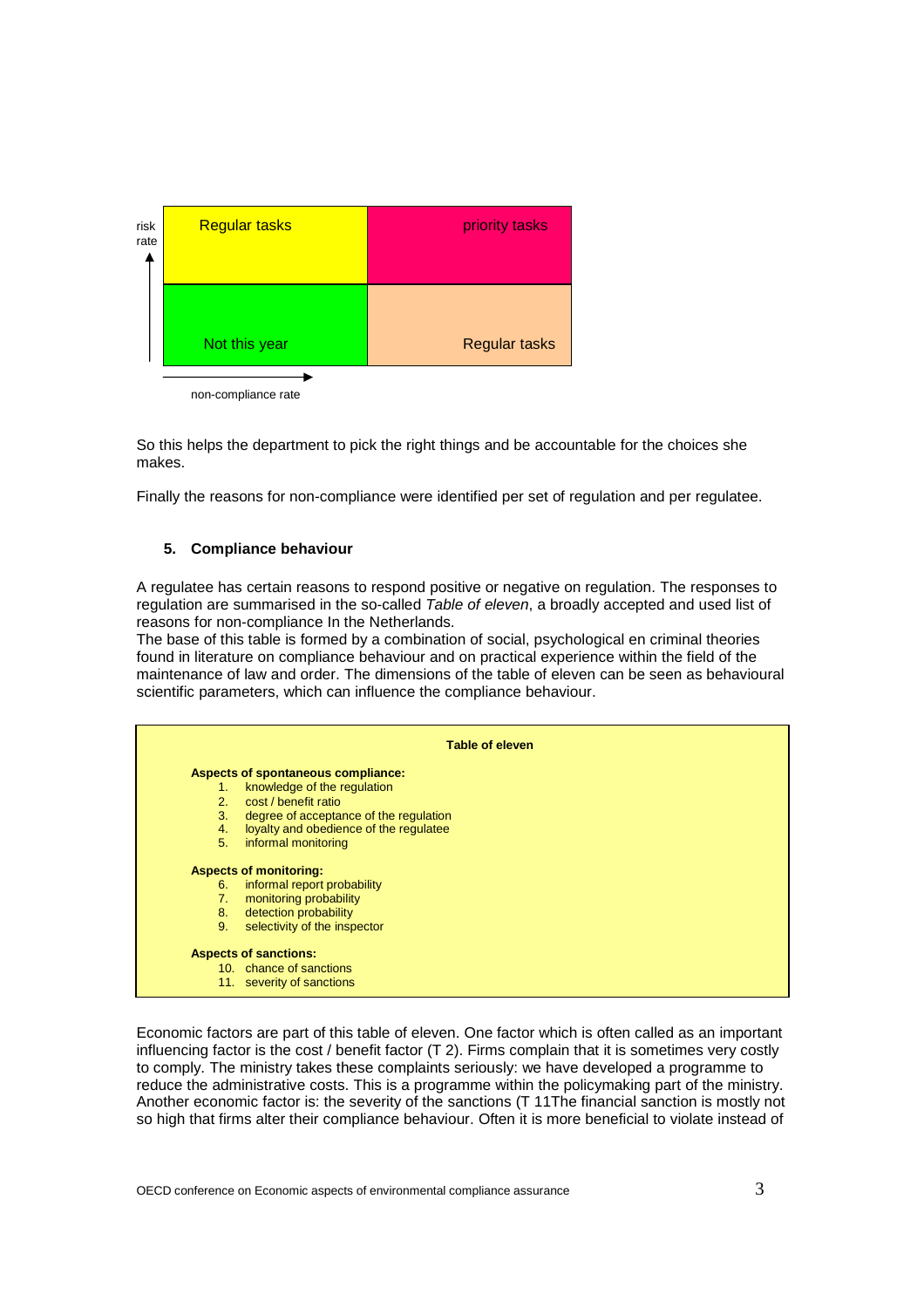complying: the sanction costs are lower than the complying costs. The regulatee rather takes the risk of detection and sanctioning and pay the bill than invests in pollution reducing activities / materials.

In order to get a feeling on how the table of eleven is used in the Netherlands, some questions can be formulated to get an impression of the behavioural choices the regulatee makes:

*1.* Knowledge of the regulation: *the acquaintance with and clarity of the regulation within the regulatee group.* 

Does the regulatee know the rules? Is the regulation not too extensive? What should the regulatee do in order to know the regulation? Is there a possible doubt (within the regulatee group) about the applicability of

the regulation? Does the regulatee understand what is meant by the regulation? Is a certain level of (technical or juridical) expertise necessary to understand the regulation?

*2.* Cost / benefit: *the financial and material pro's and con's which follow compliance or noncompliance of the regulation in terms of time, money and effort.* 

Financial:

How big is the effort to comply (administrative, physical)? Are there specific advantages due to compliance, e.g. financial incentives? Disadvantage of violation: Are there specific (physical) circumstances, which interfere with violation of the regulations (is there a violation threshold)? Advantage of violation: does violation of the regulation deliver advantages for the regulatee in terms of time, money?

Immaterial: Is compliance (or non-compliance) good for the image or reputation of the regulatee? Does compliance or violation of the rules deliver other social pro's and con's?

*3.* Degree of acceptance of the regulation*: the extent in which policy and regulations are acceptable for the regulatee.* 

Does the regulatee accept the policy and the derived standards as reasonable? Can the regulatee agree with the underlying policy assumptions or is there a difference in point of view between policymakers and regulatees? Are there other actors (branch organisations or implementation organisations), which can promote compliance? Can the regulatee himself contribute to the policy (self regulation)?

*4.* Loyalty and obedience of the regulatee**:** *the extent of conformance of the regulatee to the power of government.* 

Does the regulatee comply most of the time? Does the regulatee respect government, the law, and the supervisor?

In what extend do the values of the regulatees conform to the values of government? Does the regulatee have other customs, which compete with the rules?

*5.* Informal monitoring: *the perceived chance on positive/negative sanctioning of the behaviour by non-governmental actors.* 

Does the environment notice non-compliance? Is there tight bond between the regulatee and his environment? Are there informal monitoring structures? Is there a form of social sanctioning?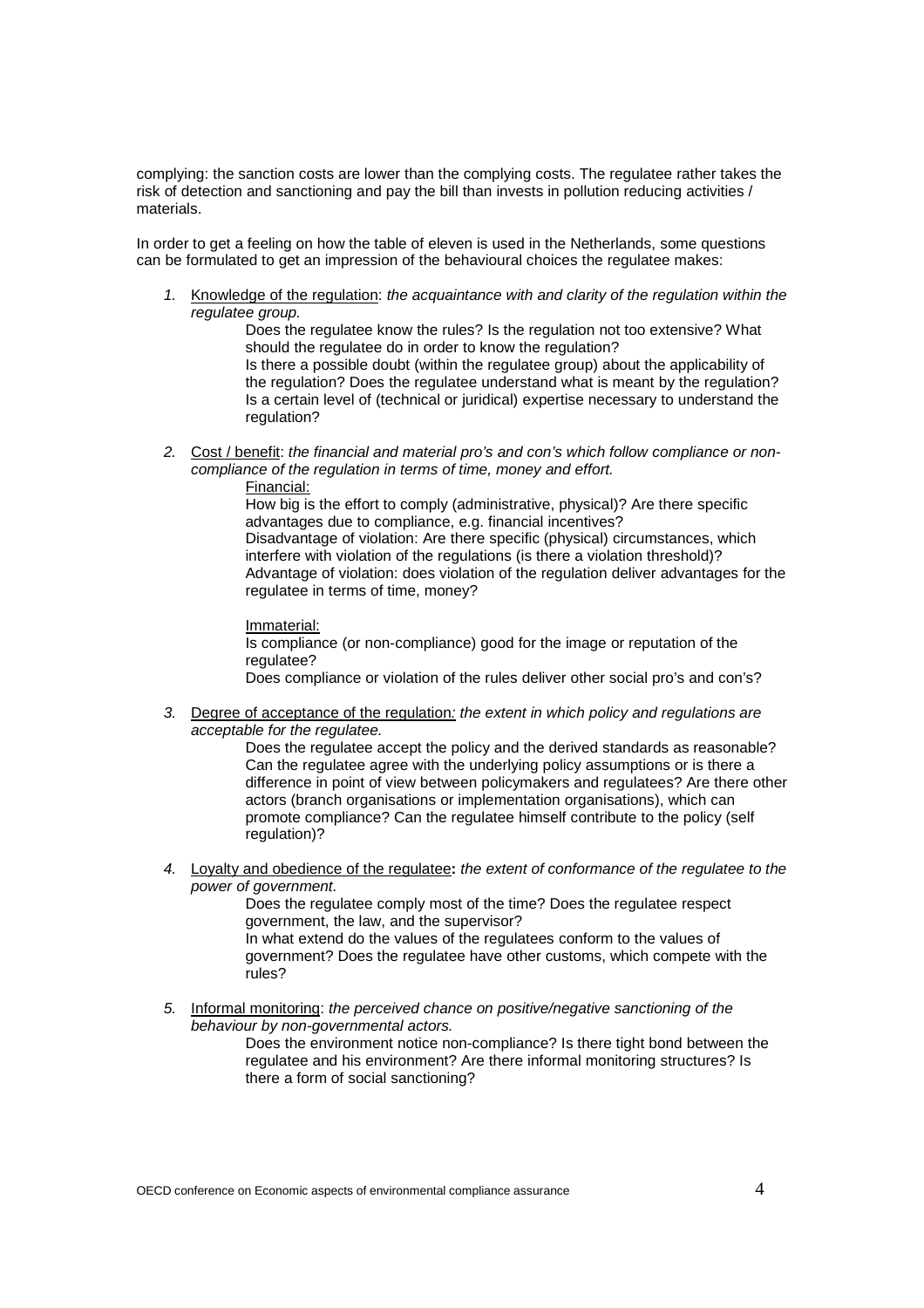*6.* Monitoring probability*: the chance that an act of non-compliance will be reported tot government.* 

Does the environment of a regulatee usually intent to report acts of noncompliance to the government? Doe they know where to report to? Are there means tot enlarge the probability to report to the government? (snitch-lines / blab-lines).

- *7.* Monitoring probability: *the perceived chance of monitoring an act of non-compliance.*  How big is the actual chance ( monitoring density)? How big does the regulatee think it is? On what issues the subjective monitoring probability depend?
- *8.* Detection probability: *the perceived chance of detection of the violation when supervised by the supervisor.*

How difficult is it to detect the violation? Are violations time- and/or place bound and therefore more difficult to detect? How difficult is it to lead the violation back to the regulatee? Is it easy tot falsify important documents?

*9.* Selectivity of the inspector: *the (heightened) perceived chance on monitoring and detection due to selection of regulatees (firms, persons, acts, domains).* 

Are there more non-compliers detected by random / non-random sampling? Does the regulatee think he is monitored more often than the ones who comply? What are the used methods to track down offences?

- *10.* Chance of sanctions: *The perceived chance of sanctions after detecting an offence.*  How big is the chance that a sanction will be given after detection? How big does the regulatee think it is? Is it hard to prove an offence? Does the regulatee think that the chance of aquittance is high? What about the tolerance strategy of the government?
- *11.* Severity of sanctions: *the height and sort of sanctions and the negative impact of sanctioning.*

Does the regulatee know which sanction can be given when non-complying? Does he think it will be high (long inprissonment, high penalty, much effort to undo the loss)? Does the sanction bring the financial probabilities of the offender into account? How fast will the sanction be set? Is there a shame-and-blame policy?

Is the fact that one is prosecuted more important than the actual sanction? Are there other impacts at stake when sanctioned (loss of reputation, image etc)?

### **6. Interventions**

In order to do the things right, the reasons for non-compliance have to be taken into account. Within the ministry it is decided that the policy makers will tackle interventions on the dimension of spontaneous compliance; the Inspectorate will tackle the monitoring- and sanction dimensions. Per reason for non-compliance an intervention mix can be generated to make the regulatee comply as meant by the regulations. This leads to a general intervention strategy.

Of course before intervening the context factors have to be taken into account: what type of firm is it? What is the financial status of the firm? What investments are already made in order to comply? What is the history of the firm: does he have a large history of regular non-compliance or is this the first time of non-compliance? Is there a compliance pattern detectable within the whole branch? See also the questions following each non-compliance dimension.

This will lead to a tailor made smart intervention strategy, with a mix of quite a number of (possible) intervention tools:

- o Policy interventions
- o Policy development (new regulation, cost reduction programmes etc.)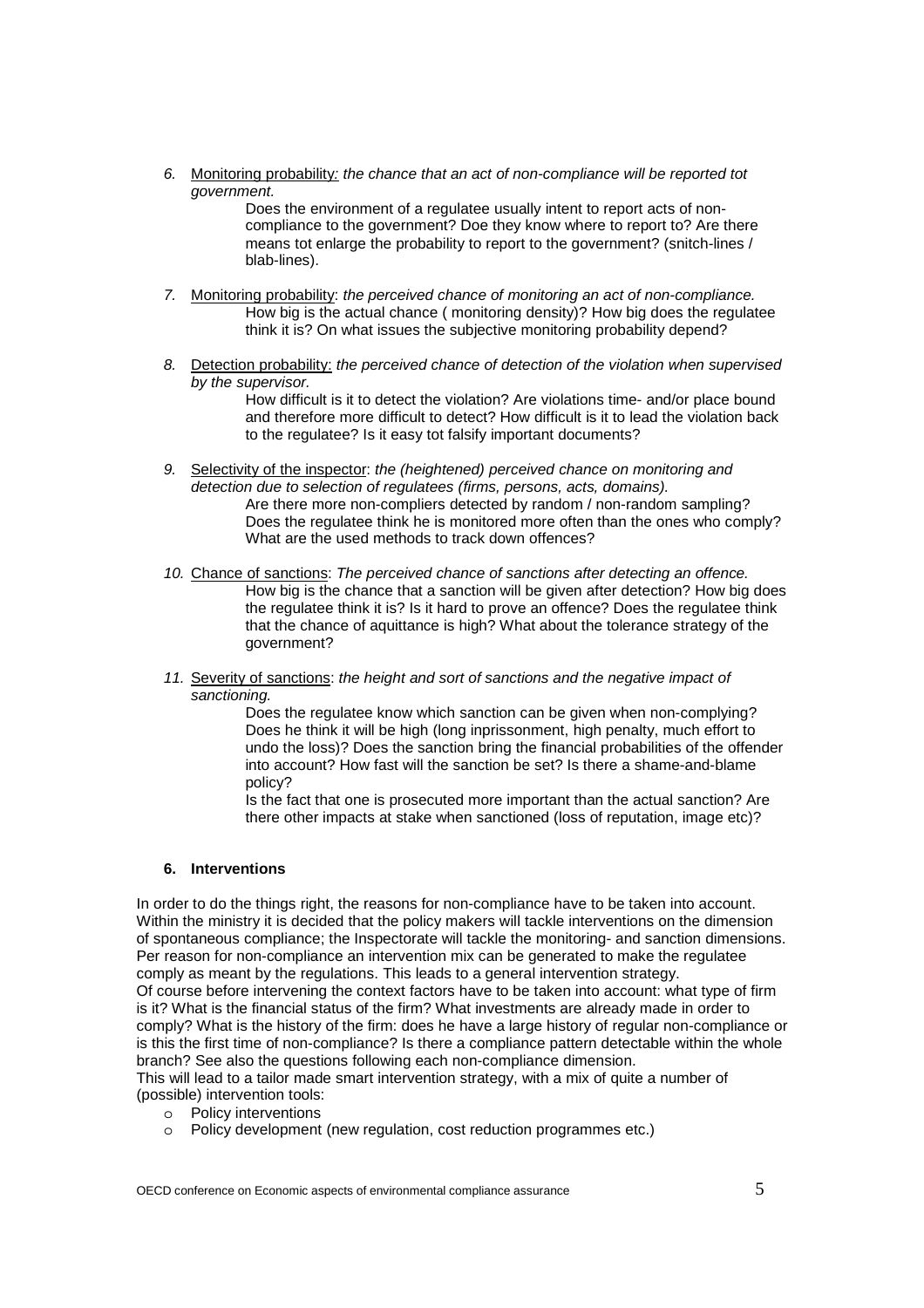- o Communication
- o Prevention
- o Compliance assistance
- o Deterrence
- o Enforcement; administrative, criminal and civil.
- o Feedback to the minister and parliament (annual report of the Inspectorate).

At this moment we are busy to define per reason of non-compliance the possible sets of interventions on experience based investigations. This is a way of working – by translating the focus of the regulatee to the work of policymakers and inspectors - which is quite new and attractive!

#### **7. Some examples to illustrate the implementation of the compliance strategy**

#### High priority: Asbestos removal decree

Asbestos is found in half of all demolished buildings. If the asbestos is not removed selectively, it will remain in the rubble. Asbestos can be released during demolition work, during transport and in usage in other products like roads. As such it is a risk for the public health and for the processors of the asbestos rubble.

Regulatee:

- o Citizens who deliver asbestos containing rubble.
- o Asbestos containing rubble processors.
- o Owners of asbestos containing products.

Reasons for non-compliance:

- o Knowledge of the rules ( T 1)
- o Cost / benefit ratio (T 2)
- $\circ$  Degree of acceptance of the regulation (T 3)
- $\circ$  Loyalty and obedience of the regulatee  $(T 4)$
- o Monitoring probability (T 7)
- o Severity of sanctions (T 11)

#### Intervention mix:

- o Communication (T 1).
- o Frequent (T 7) and severe enforcement actions: administrative, criminal, civil ( T 2, 3, 4, ). Often the costs of separating asbestos from other material at the beginning of the rubble chain are not very high (it only takes time and knowledge of what is asbestos or not – the particles are large enough tot detect); further on in the chain when the asbestos containing rubble processors are the regulatee, the costs of separating asbestos from the rest rise enormously and the regulatee takes the chance of being detected.
- o Higher sanction rates (T 11).

## Not this year: Fuel Quality Requirements (Road Traffic) Decree

Petrol and diesel must not contain more than 0,2% sulphur. The purpose of this requirement is to avoid acidification of the environment (effects on sustainability).

#### Regulatee:

o Petrol companies, it is known that they generally abide strictly by the rules. The risk is low because their contribution to acidification is limited.

Reasons for non-compliance: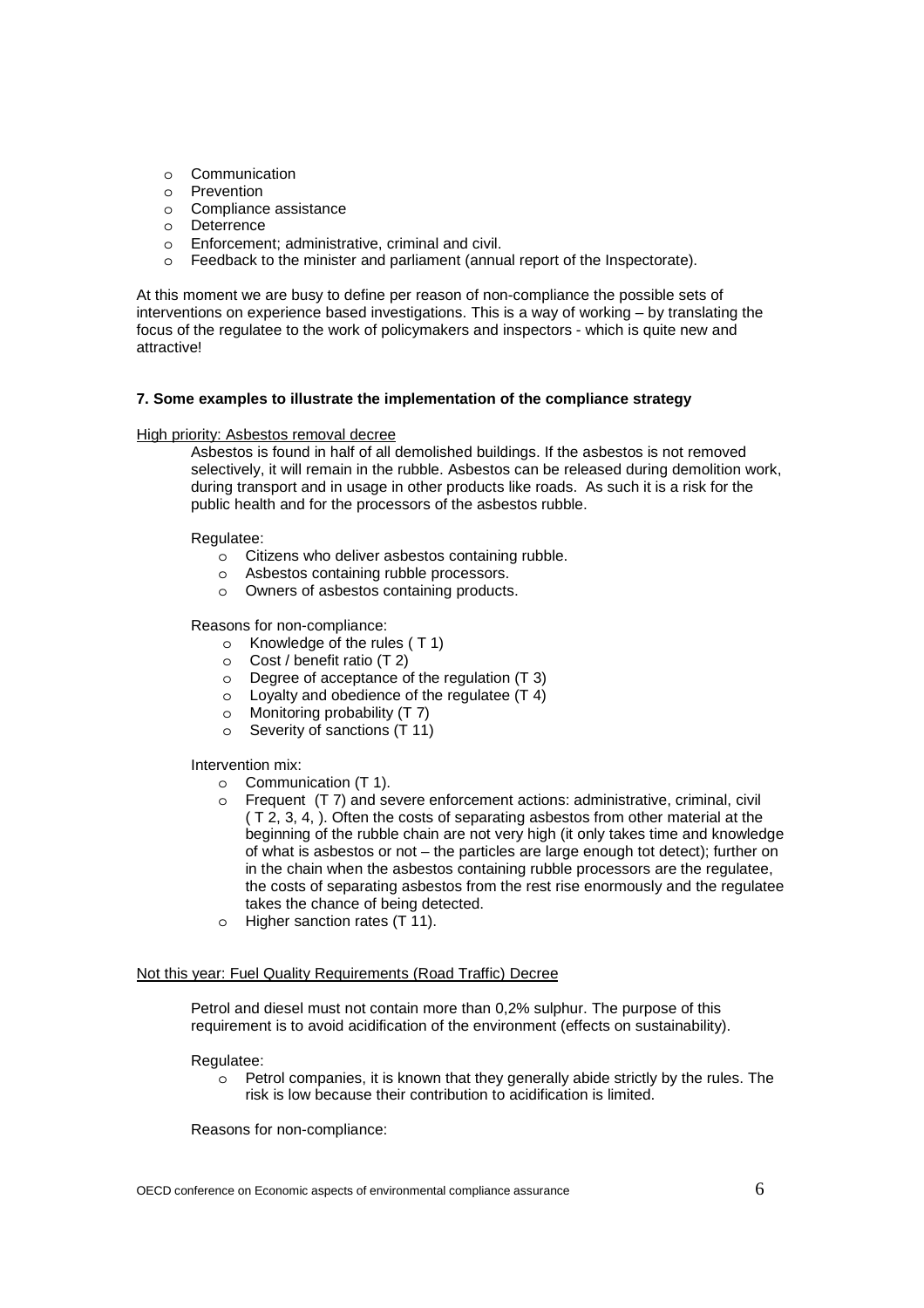- $\circ$  Cost benefit (T 2). The costs to reduce the sulphur rate in petrol and diesel are high, but nonnegotiable. The economic competitive position is not at stake: every regulatee has to comply (EU rules). Every oil company knows the rules; and non-compliance is done intentionally.
- o Monitoring probability (T 7): so many fuel stations and no enforcement priority.

Intervention mix:

- o Beep system: apply interventions when asked.
- o A certain number of controls remain necessary to ensure that the petrol companies stick to the rules and because the European Commission has made controls and reporting mandatory*.*
- o In cases of non-compliance: enforcement actions such as administrative, criminal, civil.

## Regular tasks:

High risk, low non-compliance rate: Fireworks Decree (fireworks for consumers) Most of the important regulatees (the wholesalers) comply. But, if there were to be an explosion it would create a great risk (safety and health). Buildings could be damaged and, far more serious, there could be fatalities.

### Regulatee:

- o Wholesalers usually store fireworks safely. They adhere to requirements concerning quantities, packaging and distance to surrounding buildings.
- o Citizens: a diffuse group with unknown storage of fireworks (quantities and quality).

### Reasons for non-compliance:

### Wholesalers:

- $\circ$  Cost / benefit ratio (T 2): large investments have to be made in order tot comply to the rules. At this moment we see many wholesalers stop their business because of the costs. Reducing the standards is non-negotiable.
- o Chance of detection (T 7)
- o Severity of sanctions  $(T 11)$ : sanction rates are so low, that some wholesalers take the risk

### Citizens:

- o Knowledge of the rules (T 1).
- $\circ$  Cost / benefit (T 2): there is a lot to win in storing and selling (illegal) fireworks (large benefit factor).
- o Acceptance of the rules (T 3) : rules are for anyone but me.
- $\circ$  Severity of sanctions (T 11): sanction rates are so low, that citizens often take the risk.

## Intervention mix:

Wholesalers:

- o Heightening the perception of monitoring, by selective action,. (T 7)
- 
- o Communication: deterrence, use of the media, shame and blame etc (T 2) o Enforcement: frequent and severe enforcement actions: administrative. criti Enforcement: frequent and severe enforcement actions: administrative, criminal, and civil. Selection of the well known non-compliers (T 2)
- o Higher sanction rates (T 11)

### Citizens:

- o Communication (T 1, T3)
- o Deterrence (T 2 and T3)
- o Enforcement (T 2 and T 11)